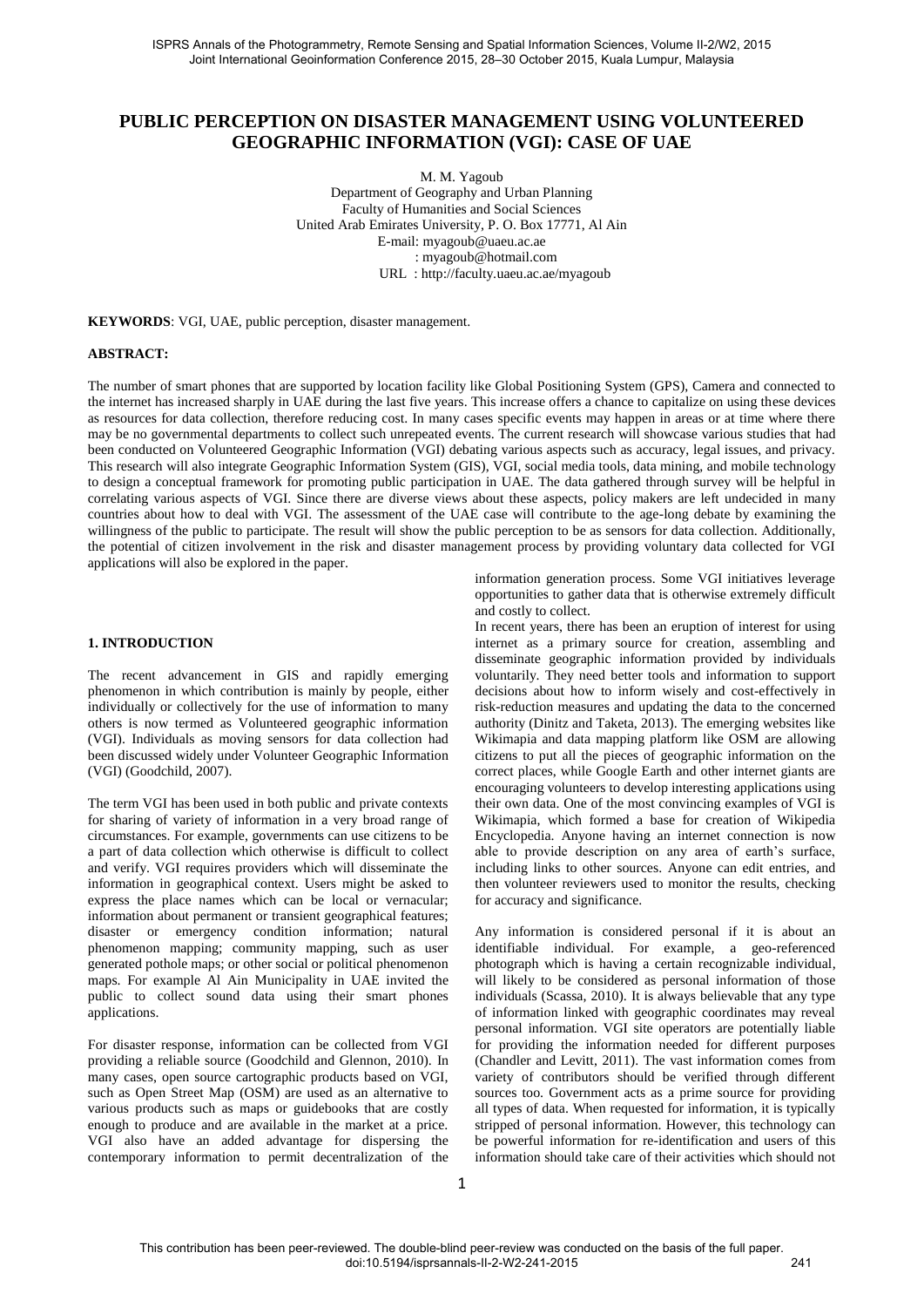result in disclosure of personal information without consent (El Emam et al. 2009; Sweeney, 2002). Elwood and Leszczynski (2011) focused on the nature of representation, arguing that geotagged photographs and pseudo-realistic panoramas of public spaces introduce much more immediate, embodied, less abstract modes of identification than in prior digital representations of spatial information, with implications for social contracts around privacy.

Many exciting developments in data mining and knowledge discovery have been reported elsewhere (Miller and Han, 2009) but robust methodologies for productive VGI applications should not be confined to analysis alone. Instead, the current tide seems to place new emphasis on synthesis. Services such as Microsoft's Photosynth, IBM's ManyEyes, HistoryFlow, and TouchGraph provide examples of services for synthesizing data in diverse media.

The overall challenges for effective GIS interfaces with the use of new techniques to support crisis management in three forms: immediacy, relevance and sharing (Guoray et al., 2006). Compared to conventionally produced forms of geographic information, VGI is different along several axes: the content of the information, the technologies for acquiring it, issues surrounding its quality (Alexis et al., 2013), the methods and techniques for working with it, and the social processes that mediate its creation and impacts (Coleman et al., 2009; Elwood, 2008; Scassa, 2013).

With the increase in number of studies aimed to explore the technical, socio-economic and socio-political opportunities of these new volunteer activities for spatial data collection (Genovese and Roche, 2010), we are now entering in a new era of social involvement. This gives concern to a wide range of questions and issues connected to it like: What acts as an inspiration for the people to voluntarily contribute spatial data (Coleman et al., 2009)?, How accurate are the results (Alexis et al., 2013)? What are the criteria followed for authenticating the reliability of contributors (Bégin et al., 2014)? What methods are used to confirm that information? What kind of new parameters should be followed and developed to assess the quality of VGI? Is the data updated by public pose a threat or concern to an individual's privacy or even national security? What if criminals use this data for illegal activities or put in false information in the data model?

### **2. VOLUNTEERED GEOGRAPHIC INFORMATION (VGI) IN UAE**

Volunteer geographic information is a great success in UAE and provides a vast support to the government also and this all is due to increase in smart phones and mobile devices users. Now, the devices are well equipped with GPS, camera and low cost internet, helping them to participate in VGI. UAE is a key player in the middle east which is spreading smart education to its students and thus increasing the public participation in social responsibility. There are many organizations and departments either governmental or non-governmental like Sanid [\(http://www.sanid.ae\)](http://www.sanid.ae/) and Takatof [\(http://www.takatof.ae\)](http://www.takatof.ae/) which are working to filter the data coming through local public and make it more useful for others as well as extracting information out of it in UAE making it more cost efficient. One such application is "Abu Dhabi City Guard" that is provided by

### Abu Dhabi Systems & Information Centre (ADSIC) [\(http://www.abudhabi.ae/cityguard\)](http://www.abudhabi.ae/cityguard).

 ADSIC urged Abu Dhabi residents to get involved in reporting city incidents using the new CityGuard mobile application. To maintain the city's appeal and further strengthen its international image, safety standards and quality of services for residents and travelers. To that end, the new application aims to encourage both residents and tourists to join the government's efforts in resolving problems quickly and effectively. A minute or so of finger tapping is all it takes to document an issue by taking a photo or recording a video or audio and reporting it directly to the Abu Dhabi Contact Centre.

Other smart applications in UAE which encompass VGI are Dubai Police ensuring residents to report crime happening while in Abu Dhabi Police app, an emergency button has been given instantly sends a text or place an emergency call. Federal Electricity and Water Authority (FEWA) mobile is also an intuitive application that provides FEWA's customers with real time information of any leakage or fault and guides the nearest technician to solve the issue. Fujairah Natural Resources Corporation developed in 2014 a GPS supported application "Labaik Fujairah" that offers the public easy access to the Authority's resources and a chance to report any environmental issues (Al Bayan Newspaper, 2015). In addition to that there are some applications that serve addressing systems such as Onwani by Abu Dhabi Municipality and Makani by Dubai Municipality.

# **3. OBJECTIVE**

The main objective of this study is to understand the perception of public for VGI and to identify how information from volunteers is of great value in achieving help for any of the cause like disaster, social or any other. Many studies carried out earlier in different parts of the world (Hodgsen et al., 2014) were taken into account and rightly chosen to extract meaningful information from the data achieved publicly for UAE.

# **4. METHODOLOGY**

Taking initiatives in public participation through VGI is not easy and usually requires consideration of many factors such as operational requirements and risks (e.g., scale, scope, timeline, budget, regulation, and target problem), participant selection (e.g., number, target group, sampling method, diversity and ethnicity), information provision and diffusion (e.g., distribution, channel, content, and feedback), consultation over specified options, and problem-based deliberation (Lowndes et al., 2001). The formulation of research questions plays an important role during the planning stage because they will be used as guidelines to define the activities and processes employed in the execution (Bégin et al., 2014). Compared to face-to-face meetings or physical forms, technology-based interactions are able to achieve near-real time communication and encourage people to honestly and freely pass on the information through a virtual medium.

VGI adopts a bottom-up approach that engages a large number of citizens and shifts the role of users from mere "data consumers to active participants and providers" of usergenerated content. The aforementioned phrase can be verified by the article (Foody et al., 2014) which outlines the potential of citizen science in mapping activities. There are different means of evaluating and interpreting all the studies available in the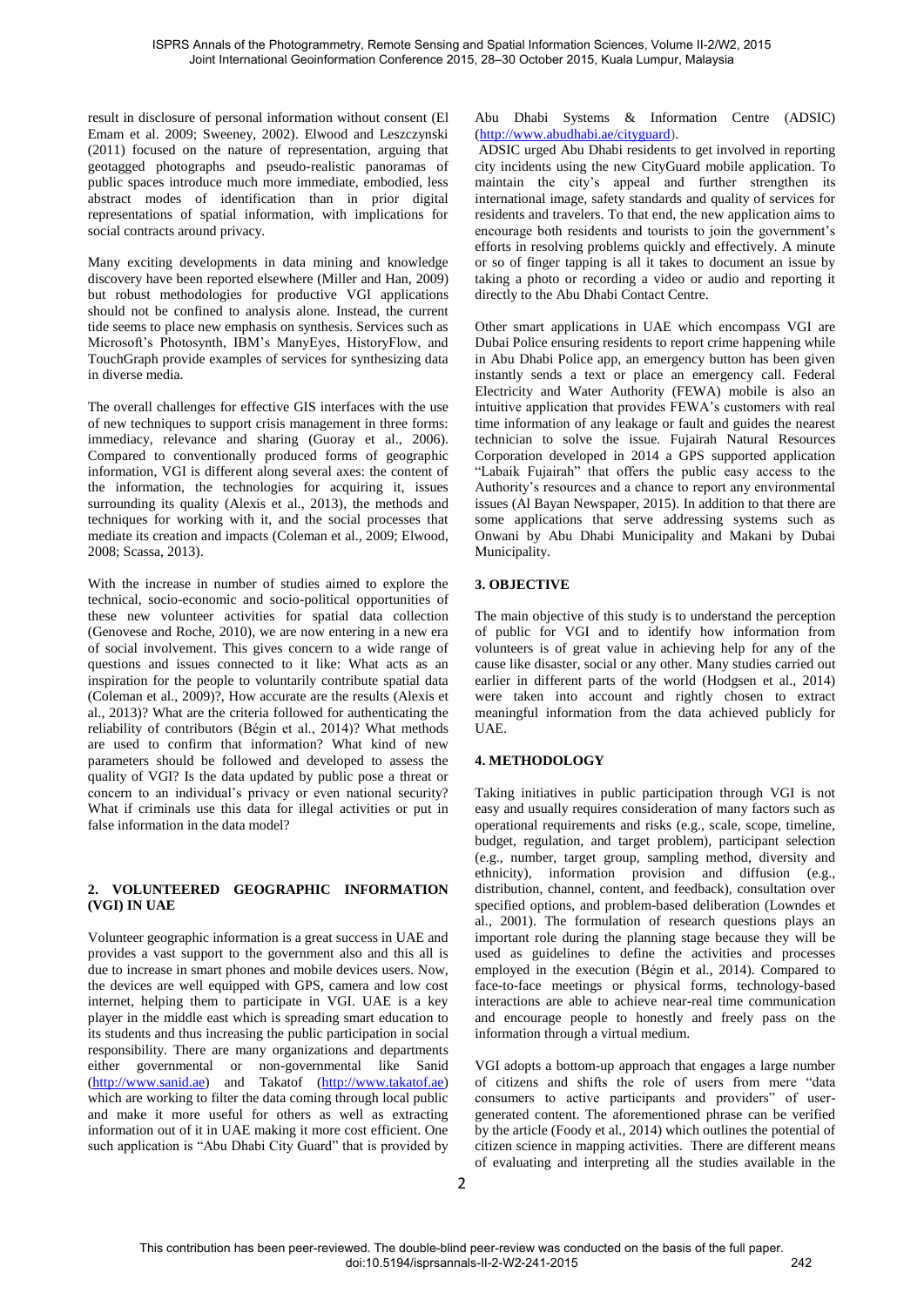literature about research questions, area, or phenomenon of interest for VGI. Accordingly, there are three major steps which comprise this volunteered survey: planning, organizing and analysis. In the planning phase, literature reviews and questionnaire development was carried out which further make the way to meaningful organization of the questions. The third phase deals with the analysis and how to extract meaningful answers from the data.

As many researchers collected data through Web based as well as offline questionnaires to receive information about a specific topic (Fohringer et al., 2013). Around 17 questions were prepared for this research keeping in mind the previous researches procedures. These cover nearly many aspects related to VGI as well as new technologies that is continuously changing the world. The questions are interrelated with each other, providing a complete vision on how people are reacting at the time of needs and how authority is using the data for gaining information. This can leverage local intelligence to benefit local government, state agencies in improving decision quality, reducing process time, promoting cost effectiveness, maintaining transparency and legitimacy, and ultimately contributing to the development of a civil society (Creighton, 2005). In addition to the need for robust wireless transfer of the retrieved data, privacy is also critical in this scenario, and hence encryption techniques are necessary.

With regard to the use of VGI for different phases, the important questions were identified to concentrate more on use of smart phones and its applications for the awareness purposes and to understand people response on chip based tracking devices. This will entail them to carry out activities for managing disasters related to fire, floods, earthquake etc (Flanagin and Metzger, 2008). Some other questions were also taken into consideration to appreciate the spread of information within the community and outside in case of any disaster happening. The prevailing media for sharing VGI can be through various sources like Twitter, Facebook, YouTube or other VGI platforms like Ushaidi (http://www.ushahidi.com/), Elva (http://www.myelva.com/), Open Street Map, and Wikimapia (Schelhorn et al., 2014). The first few questions set, asked for the basic demographic information of the participants. The questions included gender, participation in geographic data collection voluntarily, internet usage on mobile and use of GPS tracker in it. The other question set comprises of main component of the study and is included in here to help participants understand the need of this data.

After reading each scenario, participants were asked to complete a functional task related to their own situation (e.g., using GPS tracking facility) using mobile phones and then answer a few survey questions about the functionality and usage. These questions reflected different evaluation criteria and directed the subjects to compare the experience attained by them in the past with the use of latest technology now.

The basic idea behind this study is to know the awareness among the people in case of some hazard situations and how they can collect useful information using tracking chips or GPS. Almost 75% of the people in UAE are connected with internet on their mobile phones and can harness geospatial technology to benefit non-expert users or communities. This includes the participatory frameworks which leverage public citizens' local knowledge and observations with an associated geospatial footprint such as an address (Schade et al., 2011).

Although involving members of the public in risk decisionmaking is a key concept of risk governance, efforts to date shows a mixed success (Driedger et al., 2009). With the increasing influence of VGI, information from virtual communities and social media networks becomes an important part of local intelligence and contributes to the aggregation of web maps and user-generated content. In this way, users can easily access the information to discover any catastrophic events and activities through social media posts. Evaluation of the effectiveness of public participation can be difficult at some time. The major factors in evaluating the effectiveness of data and providing it to right person are effectiveness, which highlights the openness of processes and information, simplicity and clarity. Comprehensibility, which examines whether laymen understands the seriousness of the information and produces it further. For this, another factor called empowerment comes into mind which examines whether an activity or system educates the public and enhances participant trust, and evaluates the impact of each party of the decision.

# **5. ANALYSIS**

Recently the advancement of Internet technology and the proliferation of Web 2.0 bring new behaviors to a geographically-enabled information society and infuse public participation with new energy. Benefits of involving public participation include integrating citizens' views to support better decision making, improving current state-of-art services, promoting sense of ownership, and creating a knowledge base to inform and educate the public (Lowndes et al., 2001). Based on a combination and transformation of the evaluation study outlined previously, a survey questionnaire was designed to collect public user feedback. A VGI survey conducted in university among the students, respondents indicated and revealed many ideas related to public participation in GIS. Of particular interest in this research survey, we listed 17 questions indicative of the built up environment for getting the vision of what people are thinking and responding in case of an emergency. Perhaps the most important aspect in this survey was to educate people and to make them understand about the use of their voluntary participation for some great cause and to be prepared for any worse that can happen anytime. The framework for the questionnaire includes empowerment as well as other criteria like accessibility which examines the openness of processes and information in its clarified form.

Since GIS and VGI are two of the major technologies used in this study, previous GIS experience and social media usage were regarded as factors that could impact user evaluation of this information system. While safety is the main motivation for wireless position location, other promising applications include accident reporting, navigational services, automated billing, fraud detection, roadside assistance, and cargo tracking. Position location systems in mobiles provide greater crimefighting capabilities for law enforcement personnel, and new methods for tracking people and parcels (Rappapon et al., 1996).

Smart phones are the vital source of communication these days and so do our study is focusing more on it. Research efforts on information retrieval and spreading by mobile devices have been made with some aspects of utilizing context information including location, personal profiles, time of day. Gravano et al. (2003) study the problem of location based search and passing the information further on to the authority.

The study receives initially 509 public user responses through hard copy questionnaire out of which 72 (66%) were females. This high female percentage is due to the high number of female students in UAE University (almost 70%). Additional 140 questionnaires were distributed to male faculty and staff in order to provide a balance in gender ratio. Out of the total 648 surveys 52% were female and 48% were male. The survey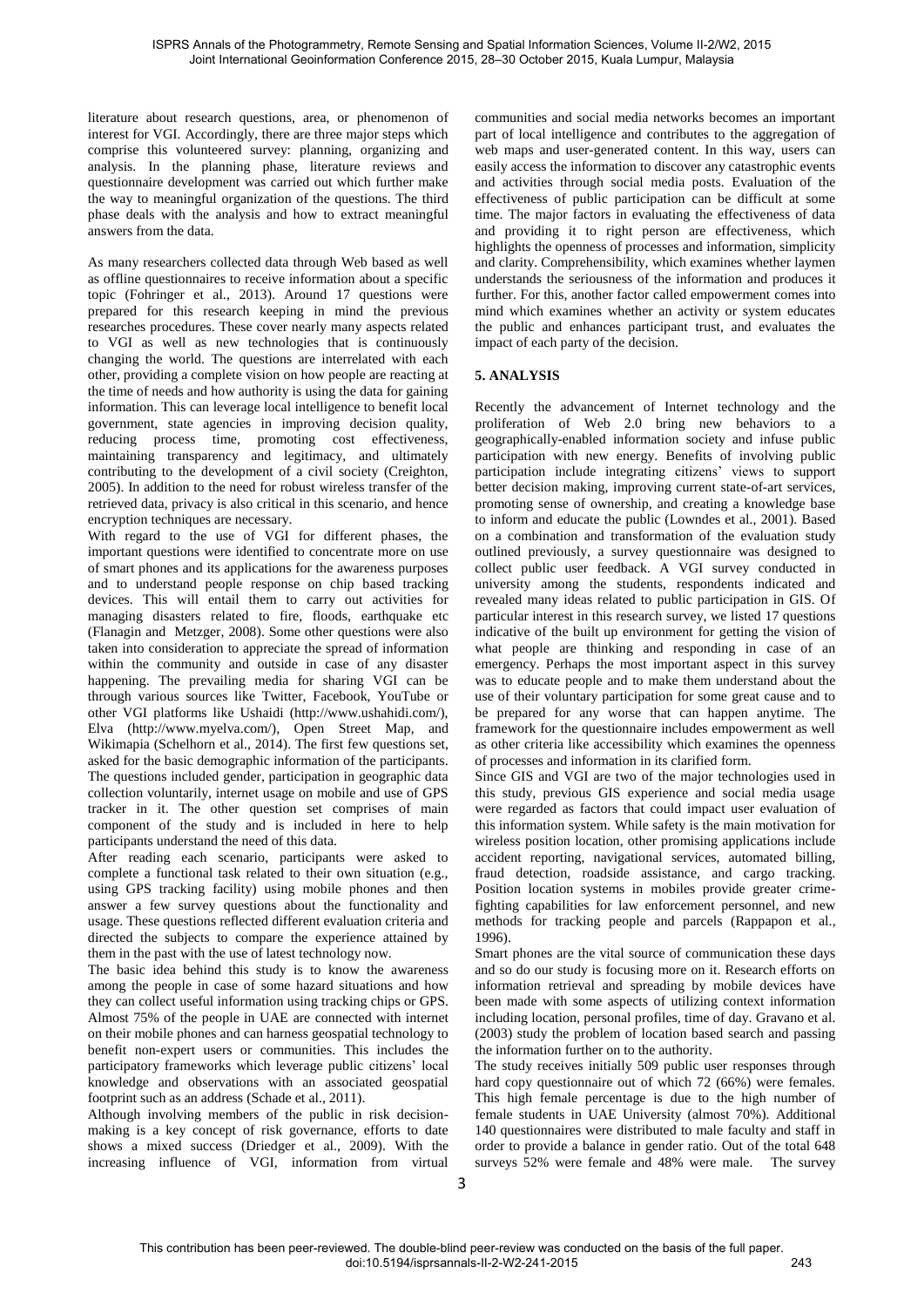conducted in UAE University shows us that most of the people do not start the GPS tracking in their mobiles and the probable reason for that came out to be the excess draining of battery. 80% of the people confessed that they start the tracking only on demand or in case of emergency. This is diverting their understanding about the usefulness of trackers in the mobile and so the time has come when a new alternative should be introduced which will provide them more comfort and simultaneously do its work also so that the person can be tracked in time of emergencies.

There are some methods adopted worldwide for locating lost persons in hazardous situations. Since it may be the case a person does not put the tracker ON in his/her smart phone every time. A personal identification card is been provided to every person which has pre-assigned unique identifying indicia thereon having all of his personal details and an emergency contact number. These have magnetic strips placed in the card and is generally used for transaction processing and access control. The other method is a radio frequency identifier, which transmits a radio frequency and is read by a receiver. The power used for this is generated internally and the radio frequency chip can be installed inside the identity card of the person. A similar system for tracking the students have been adopted in MIT which is working fine and the concern about privacy and safety have prevail over by educating them about the policy for that that (Priya et al., 2004).

In UAE, as per the survey conducted mostly all persons agree on the tracking chip been installed in their identity cards but 58% were concerned about their privacy and were not very comfortable with it. The solution for this concern is to educate them about the usefulness of this chip and the policy adopted for the privacy too.

Since the formation of UAE, government had taken many steps to spread the education among people of this country and due to those efforts a large population is now educated and this improves their understanding on how to react whenever they see an unwanted event happening. As per the survey shows, people used to call the concerned authority instead of police at the time of any disastrous event. This is due to their increased knowledge about various departments to be reported for concerned incident. But, the concerned part is that they are still following the traditional way to give the location of the event. The survey highlights that around 25% of the population who had seen those unusual events have called the authority but gave them descriptive location. A large majority of respondents, 51%, called police department seeing an unusual event while 28% reported the incident to concerned department. Around 82% of the participants were never involved in geographical data collection voluntarily.

It is now time to educate them about the accuracy of GPS coordinates over the traditional way of giving location as around 75% citizens still rely on giving descriptive location only. This will reduce the time required for the police and the emergency personnel to reach the location with more precision and in less time. Around 70% of the people do not know about the positional accuracy of their GPS device in phone. This may be a reason of choosing the descriptive location over GPS coordinates by them.

Many online applications are working all over the world to share the information online within the local community or outside to report any event (Hedley, 2012). MindMixer is perhaps the most widely-used and most well-known public participation tool for local community initiatives in the US at this time. Founded on the idea that public participation should be facilitated in a more effective and efficient manner than it has been traditionally, MindMixer encourages citizens to give feedback, generate and share ideas, and feel empowered by and connected to their communities. Other service applications working in different countries are Urban Interactive Studio, Delib, Crowdbrite, Change By Us, Ideascale. These platforms allow participants to share their ideas on city policy and development-related topics; give feedback; and comment on or "second" other's ideas, thus promoting the most popular ideas to the top of the list.

For UAE, such platform is provided by many governmental departments such as ADSIC (Abu Dhabi City Guard). This is a mobile application offered for free to all Abu Dhabi residents, be it UAE nationals, working expatriates, or visitors to the Emirate. City Guard allows the public to report incidents and submit complaints related to the Abu Dhabi Emirate directly to the government. Unfortunately, a few people know about it as been depicted in our survey (43%) and that is why more of the awareness need to be spread so that people can use it effectively in case of emergencies.

Ever since humans have evolved, there was always a need to share the views and provide a method to help the others for better understanding. This gave birth to the internet and social media which include phenomena called social networks such as LinkedIn and Facebook, user-generated content like Flickr and Youtube, and crowdsourced information such as Wikipedia and Open Street Map. Part of this development is the creating of mashups or combinations of digital maps and many types of location-based information. The main question derived directly from the research objectives was: how are geographical and other information regarding spatial plans shared through social media, and does this enhance participation in the spatial planning process? The answer for this may be by evaluating both the geographical and non-geographical components of the information shared, and the people sharing information. The use of mobile technology having these applications installed in it will provide an easy platform for the people on time of need to share the critical information that they had seen. Almost 87% of the respondents for this survey in UAE have these applications installed in their phones and will provide them one day, the opportunity to participate in VGI.

### **6. CONCLUSIONS**

VGI represents an unprecedented shift in the content, characteristics, and modes of geographic information creation, sharing, dissemination, and use. Despite concerns over the quality and trustworthiness of VGI, preliminary assessment seems to indicate that VGI could serve as a potential data source to address research questions across geography.

The potential of up to 10 million humans to monitor the state of the environment, to validate global models with local knowledge, and to provide information that only humans can capture is vast and has yet to be fully exploited in UAE. Following this line of thought and considering the fact that casual events that trigger crises cannot be always be detected (and/or followed) by humans, VGI should complement other sources for Earth Observation and as a result, new technology advancement is taken into consideration including sensors, chips. This study shows that in the context of outdoor adventure, VGI may play the greatest role in information gathering prior to any disastrous activity. It can also outrun the technology of delivering real time location based information through GPS enabled mobile devices. During the event itself internal information in the form of personal experience plays a key role in shaping the users decisions and actions.

Furthermore, development of the information and communication technology like VGI could be used as an input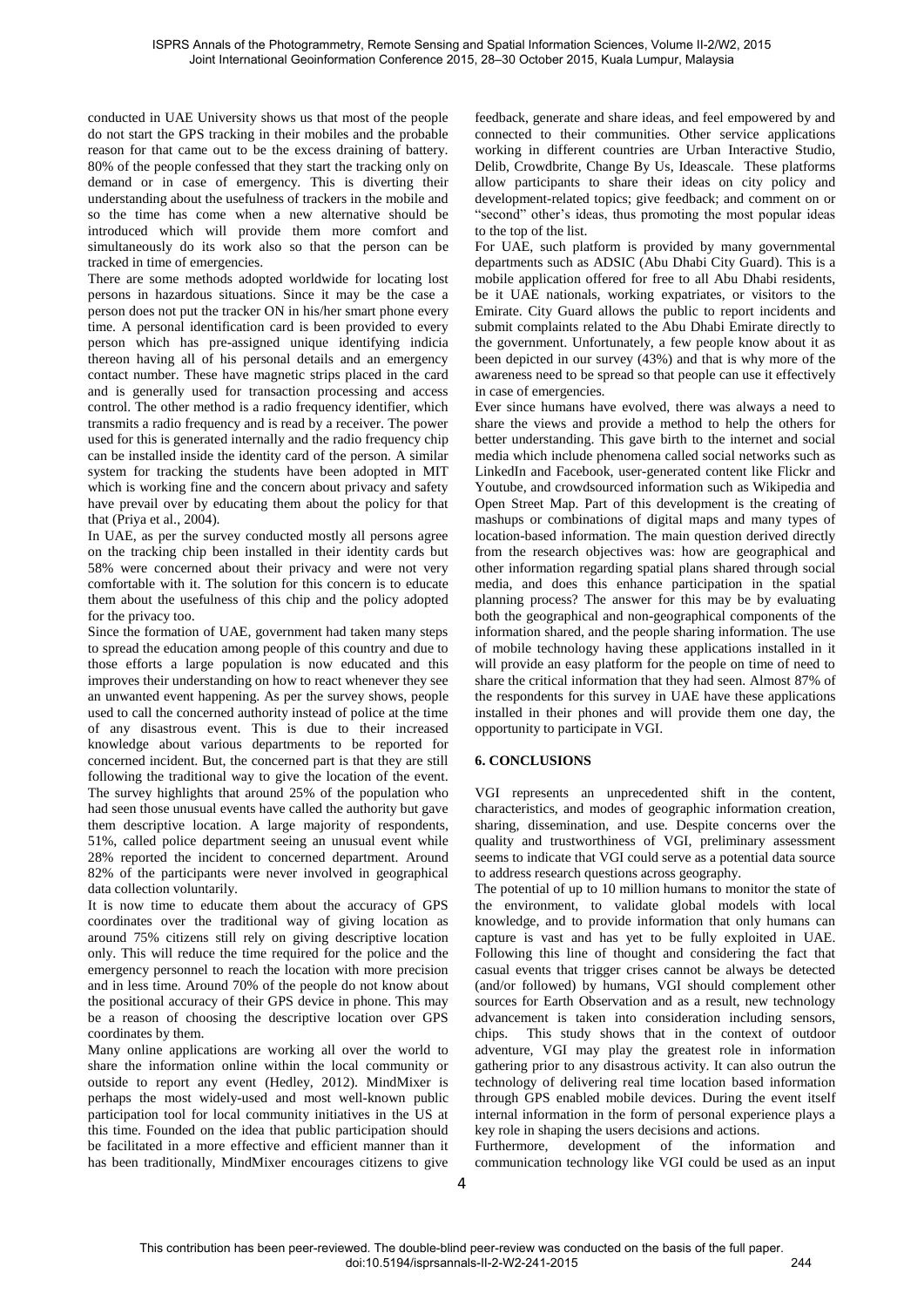for crisis management in UAE and later to refine its output results. The advantage is to provide high scale value added information at low cost. This also shows the awareness among the people of UAE for the internet and how they can use the resources effectively at the time of emergency.

In addition, it remains to be examined how different phenomena impact the content of different VGI platforms and the attention of crisis by (social) media and by VGI platforms needs to be analyzed correctly. We expect that if we want to trace a crisis event throughout its lifecycle, i.e., from onset to damage assessment, to reconstruction, we cannot rely on a single platform. Developing means to access multiple platforms in a harmonized manner is a necessary building block that has to be provided as an initial step, but it will be sufficient for implementing VGI.

This study established a relationship between the use of VGI in disaster management and the role of common people using it which came out to be low but increasing gradually, with a significant growth in the number of incidences reported over the last few years in UAE. The main concern still is about the privacy matters which halt the public participation level and the long battery life of the mobile devices which prevents the participants to use it regularly.

#### **REFERENCES**

- Al Bayan Newspaper, 2015. Fujairah Natural Resources Corporation developed in 2014 "Labaik Fujairah" Application. 10 January, 2015, No. 12624, p.07.
- Alexis, C., Linda S., Steffen F., Marijn, V. V., Christoph, P., Giles F., 2013. Using control data to determine the reliability of volunteered geographic information about land cover. *International Journal of Applied Earth Observation and Geoinformation,* Vol. 23,pp.37–48.
- Bégin, D., Devillers, R. and Roche, S., 2014. Assessing volunteered geographic information (VGI) quality based on contributors mapping behaviors. 8th International Symposium on Spatial Data Quality. 30 May - 1 June 2013. Hong Kong.
- Chandler, J.A. and Levitt, K., 2011. Spatial data quality: The duty to warn users of risks associated with using spatial data. *Alberta Law Review*, Vol. 49, No.1, pp.79–106.
- Coleman, D.J., Georgiadou, Y. and Labonte, J., 2009.Volunteered geographic information: The nature and motivation of producers. *International Journal of Spatial Data Infrastructures Research,* Vol.4, pp.332–358.
- Comber, A., See, L., Fritz, S., Van Der Velde M, Perger, C., Foody, G., 2013. Using control data to determine the reliability of volunteered geographic information about land cover. *International Journal of Applied Earth Observation and Geoinformation*, Vol.23, pp.37-48.
- Creighton, J.L., 2005.The Public Participation Handbook: Making Better Decisions through Citizen Involvement. San Francisco, CA: Jossey-Bass.
- Cyclopath, 2015. User agreement. [http://cyclopath.org/wiki/User\\_Agreement \(](http://cyclopath.org/wiki/User_Agreement)Accessed on 16 January 2015).
- Dinitz, L.B. and Taketa, R.A., 2013. Applying the Land Use Portfolio Model with Hazus to analyse risk from natural hazard events. International Journal of Risk Assessment and Management, Vol. 17, No. 1, pp.69–88.
- Driedger, S.M., Cynthia, G.J., Turtiak, M., 2009. Public participation and risk governance: opportunities and

barriers. *International Journal of Risk Assessment and Management* , Vol.13, pp. 260-275.

- El Emam, K., Brown, A. and Malik, P.A., 2009. Evaluating predictors of geographic area population size cut-offs to manage re-identification risk. *Journal of the American Medical Informatics Association*, Vol.16, No.2, pp.256– 266.
- Elwood, S., 2008. Volunteered geographic information: Key questions, concepts and methods to guide emerging research and practice. *GeoJournal*, Vol.72, pp.133– 135.
- Elwood, S. and Leszczynski, A., 2011. Privacy reconsidered: New representations, data practices, and the geoweb. *Geoforum,* Vol.42, No.1, pp.6–15.
- Flanagin, A.J. and Metzger, M.J. ,2008. The credibility of volunteered geographic information. *GeoJournal,* Vol.72, Nos.3-4, pp.137–148.
- Fohringer, D. D. J., Poser, K., and Lucas, C. 2013. Volunteered Geographic Information for Disaster Management. Citizen E-Participation in Urban Governance: Crowdsourcing and Collaborative Creativity: Crowdsourcing and Collaborative Creativity, 98.
- Foody, G., Fritz, S., See, L., Kerle, N., Hart, G., and Fonte, C. 2014. Enhancing the role of Citizen Sensors in Mapping: COST Action TD1202.
- Genovese, E., & Roche, S., 2010. Potential of VGI as a resource for SDIs in the North/South context. *Geomatica,* 64(4), 439-450.
- Goodchild, M.F. , 2007. Citizens as sensors: The world of volunteered geography. *GeoJournal,* Vol. 69, No. 4, pp.211–221.
- Goodchild, M.F. and Glennon, J.A., 2010. Crowd sourcing geographic information for disaster response: A research frontier. *International Journal of Digital Earth*, Vol. 3, No.3, pp.231–241.
- Gravano, L., Hatzivassiloglou, V., Lichtenstein, R., 2003. Categorizing web queries according to geographical locality. In: 12th ACM Conference on Information and Knowledge Management (CIKM 2003), New Orleans, Louisiana, USA.
- Guoray, C., Sharma, R., MacEachren, A. M., Brewer, I. , 2006. Human-GIS interaction issues in crisis response*. International Journal of Risk Assessment and Management*, Vol.6, No.4/5/6, pp.388 – 407.
- Hedley, N., 2012. Capturing communities perceptions of risk through the eyes of their citizens: using mobile VGI networks to map tsunami risk awareness. *Proceedings of the 9th International ISCRAM Conference*, April 2012, Vancouver, Canada.
- Hodgson, M.E., Battersby, S.E., Davis, B.A., Liu, S. and Sulewski, L. , 2014. Geospatial Data Collection/Use in Disaster Response: A United States Nationwide Survey of State Agencies. In Cartography from Pole to Pole (pp. 407-419). Springer Berlin Heidelberg.
- Horita, F.E.A., Lívia, C.D., Luiz, F.F.G.A., Zipf, A. and J.P. de Albuquerque, 2013.The use of Volunteered Geographic Information and Crowd sourcing in Disaster Management: a Systematic Literature Review. *Proceedings of the Nineteenth Americas Conference on Information Systems*, Chicago, Illinois, August 15-17, 2013.
- Lowndes, V., Pratchett, L. and Stoker, G., 2001.Trends in public participation: part 1 – local government perspectives. *Public Administration,* Vol.79, No.1, pp. 205-222.